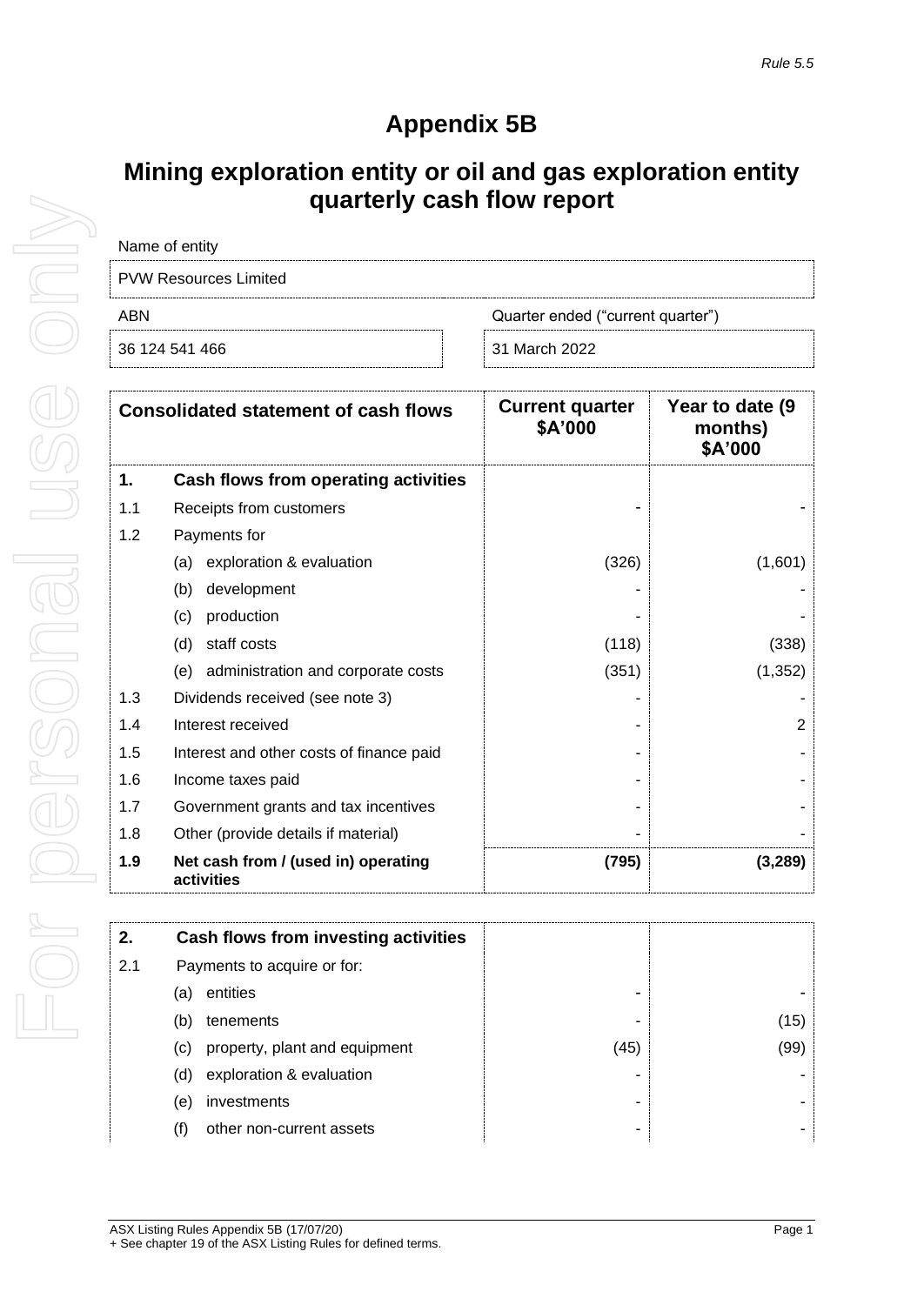|     | <b>Consolidated statement of cash flows</b>       | <b>Current quarter</b><br>\$A'000 | Year to date (9)<br>months)<br>\$A'000 |
|-----|---------------------------------------------------|-----------------------------------|----------------------------------------|
| 2.2 | Proceeds from the disposal of:                    |                                   |                                        |
|     | entities<br>(a)                                   |                                   |                                        |
|     | (b)<br>tenements                                  |                                   |                                        |
|     | property, plant and equipment<br>(c)              |                                   |                                        |
|     | (d)<br>investments                                |                                   |                                        |
|     | other non-current assets<br>(e)                   |                                   |                                        |
| 2.3 | Cash flows from loans to other entities           |                                   |                                        |
| 2.4 | Dividends received (see note 3)                   | ۰                                 |                                        |
| 2.5 | Other (provide details if material)               |                                   |                                        |
| 2.6 | Net cash from / (used in) investing<br>activities | (45)                              | (114)                                  |

| 3.   | Cash flows from financing activities                                                       |      |      |
|------|--------------------------------------------------------------------------------------------|------|------|
| 3.1  | Proceeds from issues of equity securities<br>(excluding convertible debt securities)       |      |      |
| 3.2  | Proceeds from issue of convertible debt<br>securities                                      |      |      |
| 3.3  | Proceeds from exercise of options                                                          |      |      |
| 3.4  | Transaction costs related to issues of equity<br>securities or convertible debt securities |      |      |
| 3.5  | Proceeds from borrowings                                                                   |      |      |
| 3.6  | Repayment of borrowings                                                                    |      |      |
| 3.7  | Transaction costs related to loans and<br>borrowings                                       |      |      |
| 3.8  | Dividends paid                                                                             |      |      |
| 3.9  | Other (provide details if material)                                                        | (15) | (49) |
| 3.10 | Net cash from / (used in) financing<br>activities                                          | (15) | (49) |

| 4.  | Net increase / (decrease) in cash and<br>cash equivalents for the period |       |         |
|-----|--------------------------------------------------------------------------|-------|---------|
| 4.1 | Cash and cash equivalents at beginning of<br>period                      | 2,418 | 5,015   |
| 4.2 | Net cash from / (used in) operating<br>activities (item 1.9 above)       | (795) | (3,289) |
| 4.3 | Net cash from / (used in) investing activities<br>(item 2.6 above)       | (45)  | (114)   |
| 4.4 | Net cash from / (used in) financing activities<br>(item 3.10 above)      | (15)  | (49)    |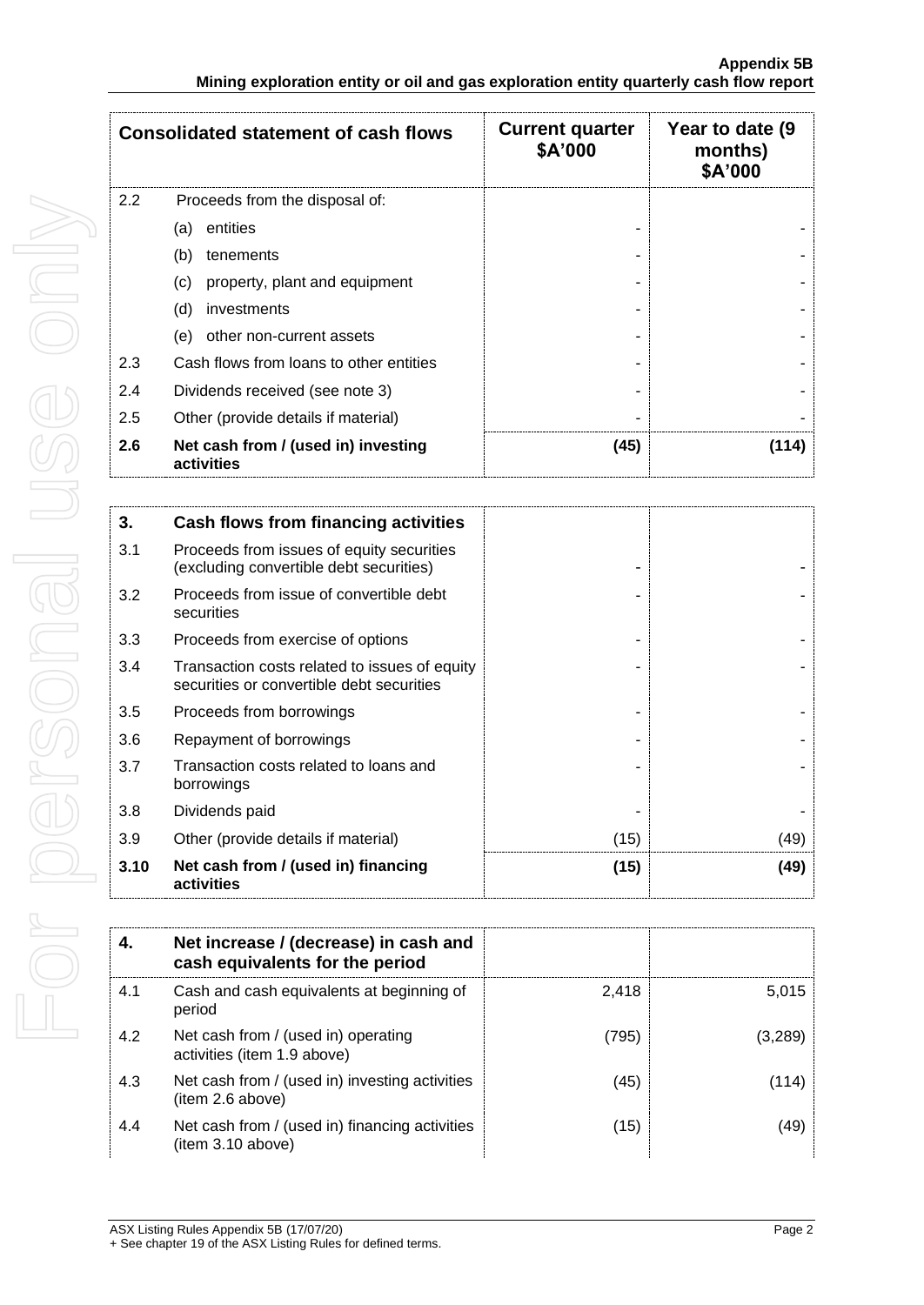| <b>Consolidated statement of cash flows</b> |                                                      | <b>Current quarter</b><br>\$A'000 | Year to date (9)<br>months)<br>\$A'000 |
|---------------------------------------------|------------------------------------------------------|-----------------------------------|----------------------------------------|
| 4.5                                         | Effect of movement in exchange rates on<br>cash held | -                                 |                                        |
| 4.6                                         | Cash and cash equivalents at end of<br>period        | 1,563                             | 1,563                                  |

| 5.  | Reconciliation of cash and cash<br>equivalents<br>at the end of the quarter (as shown in the<br>consolidated statement of cash flows) to the<br>related items in the accounts | <b>Current quarter</b><br>\$A'000 | <b>Previous quarter</b><br>\$A'000 |
|-----|-------------------------------------------------------------------------------------------------------------------------------------------------------------------------------|-----------------------------------|------------------------------------|
| 5.1 | Bank balances                                                                                                                                                                 | 1,563                             | 917                                |
| 5.2 | Call deposits                                                                                                                                                                 |                                   | 1,501                              |
| 5.3 | <b>Bank overdrafts</b>                                                                                                                                                        |                                   |                                    |
| 5.4 | Other (provide details)                                                                                                                                                       |                                   |                                    |
| 5.5 | Cash and cash equivalents at end of<br>quarter (should equal item 4.6 above)                                                                                                  | 1,563                             | 2,418                              |

| 6.  | Payments to related parties of the entity and their<br>associates                                                                                           | <b>Current quarter</b><br>\$A'000 |
|-----|-------------------------------------------------------------------------------------------------------------------------------------------------------------|-----------------------------------|
| 6.1 | Aggregate amount of payments to related parties and their<br>associates included in item 1                                                                  |                                   |
| 6.2 | Aggregate amount of payments to related parties and their<br>associates included in item 2                                                                  |                                   |
|     | Note: if any amounts are shown in items 6.1 or 6.2, your quarterly activity report must include a description of, and an<br>explanation for, such payments. |                                   |

During the quarter, payments made to Directors and related parties in relation to Director fees, Company Secretary, accounting fees and rent.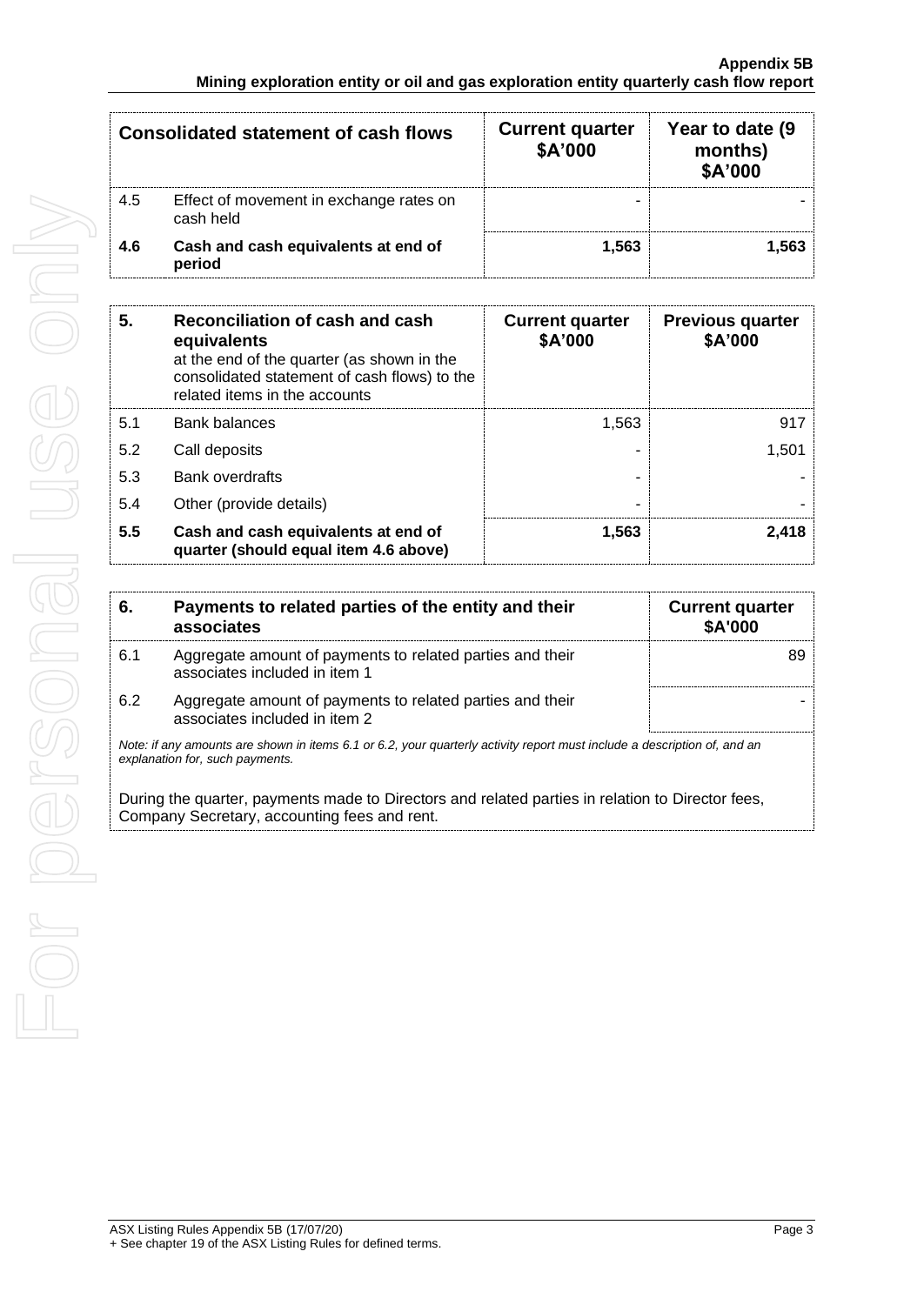| 7.  | <b>Financing facilities</b><br>Note: the term "facility' includes all forms of financing<br>arrangements available to the entity.<br>Add notes as necessary for an understanding of the<br>sources of finance available to the entity.                                                                                                               | <b>Total facility</b><br>amount at quarter<br>end<br>\$A'000 | Amount drawn at<br>quarter end<br>\$A'000 |
|-----|------------------------------------------------------------------------------------------------------------------------------------------------------------------------------------------------------------------------------------------------------------------------------------------------------------------------------------------------------|--------------------------------------------------------------|-------------------------------------------|
| 7.1 | Loan facilities                                                                                                                                                                                                                                                                                                                                      |                                                              |                                           |
| 7.2 | Credit standby arrangements                                                                                                                                                                                                                                                                                                                          |                                                              |                                           |
| 7.3 | Other (please specify)                                                                                                                                                                                                                                                                                                                               |                                                              |                                           |
| 7.4 | <b>Total financing facilities</b>                                                                                                                                                                                                                                                                                                                    |                                                              |                                           |
| 7.5 | Unused financing facilities available at quarter end                                                                                                                                                                                                                                                                                                 |                                                              |                                           |
| 7.6 | Include in the box below a description of each facility above, including the lender, interest<br>rate, maturity date and whether it is secured or unsecured. If any additional financing<br>facilities have been entered into or are proposed to be entered into after quarter end,<br>include a note providing details of those facilities as well. |                                                              |                                           |
|     |                                                                                                                                                                                                                                                                                                                                                      |                                                              |                                           |

n/a

| 8.  |              | <b>Estimated cash available for future operating activities</b>                                                                                                                                                                 | \$A'000 |
|-----|--------------|---------------------------------------------------------------------------------------------------------------------------------------------------------------------------------------------------------------------------------|---------|
| 8.1 |              | Net cash from / (used in) operating activities (item 1.9)                                                                                                                                                                       | (795)   |
| 8.2 |              | (Payments for exploration & evaluation classified as investing<br>activities) (item 2.1(d))                                                                                                                                     |         |
| 8.3 |              | Total relevant outgoings (item $8.1 +$ item $8.2$ )                                                                                                                                                                             | (795)   |
| 8.4 |              | Cash and cash equivalents at quarter end (item 4.6)                                                                                                                                                                             | 1,563   |
| 8.5 |              | Unused finance facilities available at quarter end (item 7.5)                                                                                                                                                                   |         |
| 8.6 |              | Total available funding (item $8.4 +$ item $8.5$ )                                                                                                                                                                              | 1,563   |
| 8.7 | item $8.3$ ) | Estimated quarters of funding available (item 8.6 divided by                                                                                                                                                                    | 1.97    |
|     |              | Note: if the entity has reported positive relevant outgoings (ie a net cash inflow) in item 8.3, answer item 8.7 as "N/A".<br>Otherwise, a figure for the estimated quarters of funding available must be included in item 8.7. |         |
| 8.8 |              | If item 8.7 is less than 2 quarters, please provide answers to the following questions:                                                                                                                                         |         |
|     | 8.8.1        | Does the entity expect that it will continue to have the current level of net operating<br>cash flows for the time being and, if not, why not?                                                                                  |         |
|     | Answer: Yes  |                                                                                                                                                                                                                                 |         |
|     | 8.8.2        | Has the entity taken any steps, or does it propose to take any steps, to raise further<br>cash to fund its operations and, if so, what are those steps and how likely does it<br>believe that they will be successful?          |         |
|     |              | Answer: Refer to announcement dated 6 April 2022. The Company has completed a capital<br>raising of \$9.5m                                                                                                                      |         |